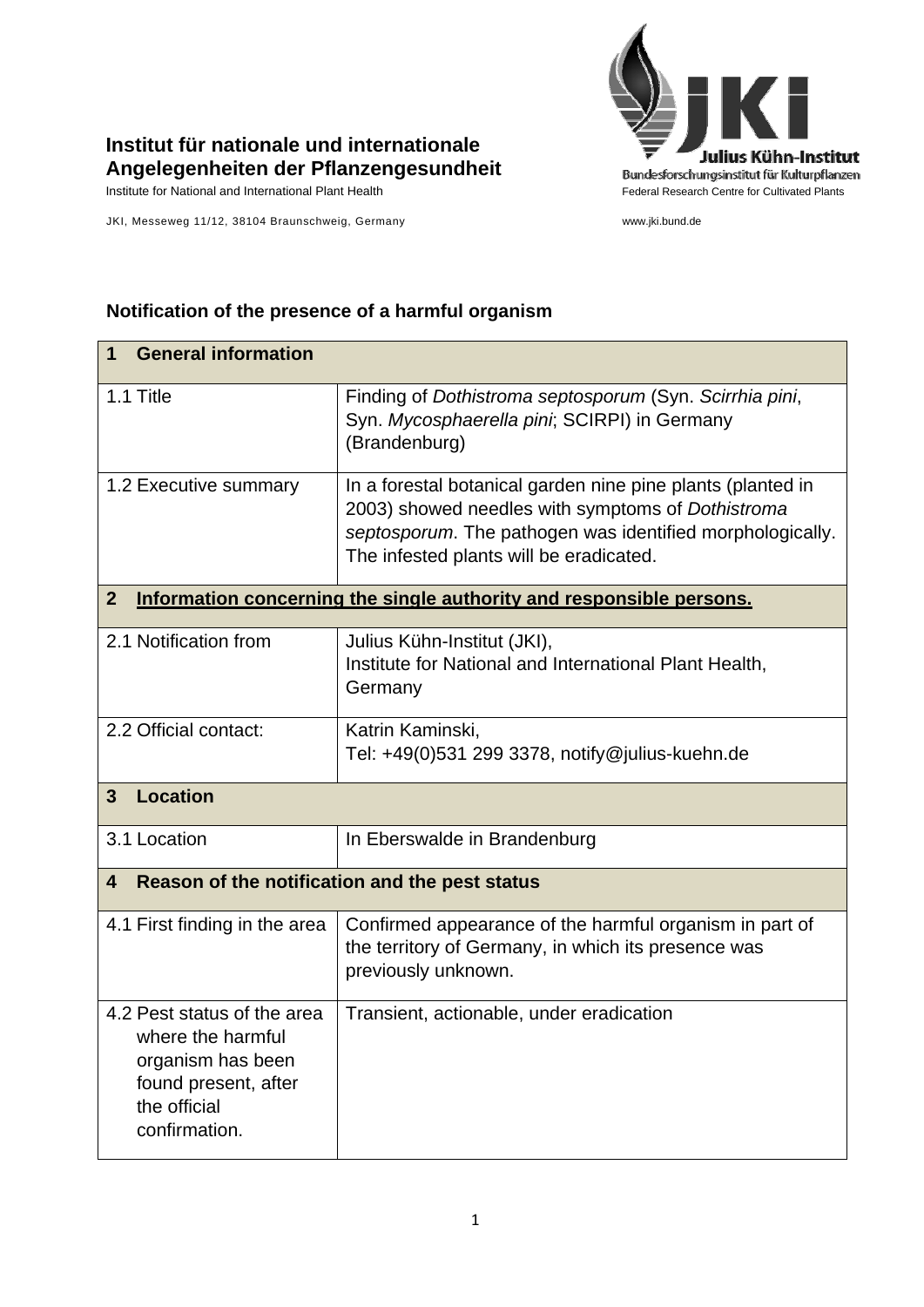| 4.3 Pest status in Germany before the<br>official confirmation of the<br>presence, or suspected presence,<br>of the harmful organism. | Present, few occurrences                                                                                                                                                                                                                                                                                |  |  |
|---------------------------------------------------------------------------------------------------------------------------------------|---------------------------------------------------------------------------------------------------------------------------------------------------------------------------------------------------------------------------------------------------------------------------------------------------------|--|--|
| 4.4 Pest status in Germany after the<br>official confirmation of the<br>presence of the harmful organism.                             | Present, few occurrences                                                                                                                                                                                                                                                                                |  |  |
| Finding, sampling, testing and confirmation of the harmful organism.<br>5                                                             |                                                                                                                                                                                                                                                                                                         |  |  |
| 5.1 How the presence or appearance<br>of the harmful organism was<br>found.                                                           | Information submitted by other institution.<br>The head of the Landesbetrieb Forst<br>Brandenburg, Waldschutz / Phytopathologie<br>notified the suspected finding in July 2015.<br>First symptoms were observed in April 2015.                                                                          |  |  |
| 5.2 Date of finding:                                                                                                                  | 15 July 2015<br>The institution suspected the finding of the<br>harmful organism in June 2015.                                                                                                                                                                                                          |  |  |
| 5.3 Sampling for laboratory analysis.                                                                                                 | The sampled needles showed red<br>discolouration. Samples were taken from 2<br>infested trees (Pinus jeffreyi, P. ponderosa).                                                                                                                                                                           |  |  |
| 5.4 Name and address of the<br>Laboratory.                                                                                            | Landesbetrieb Forst Brandenburg,<br>Landeskompetenzzentrum Forst Eberswalde<br>(LFE), Brandenburg, Germany                                                                                                                                                                                              |  |  |
| 5.5 Diagnostic method.                                                                                                                | The diagnostic method was carried out<br>according to EPPO PM 7/46(3).                                                                                                                                                                                                                                  |  |  |
| 5.6 Date of official confirmation of the<br>harmful organism's identity.                                                              | 12 January 2016                                                                                                                                                                                                                                                                                         |  |  |
| Infested area, and the severity and source of the outbreak in that area.<br>6                                                         |                                                                                                                                                                                                                                                                                                         |  |  |
| 6.1 Size and delimitation of the<br>infested area.                                                                                    | 9 young trees are found to be infested.<br>The trees are 3-5 meter high and app. 15-20<br>years old. The diameter of the tree trunks are<br>5-15 cm. Each tree species is planted in a<br>small group. The area where they are planted<br>is app. 30 $m2$ .<br>A suspected tree was found in the direct |  |  |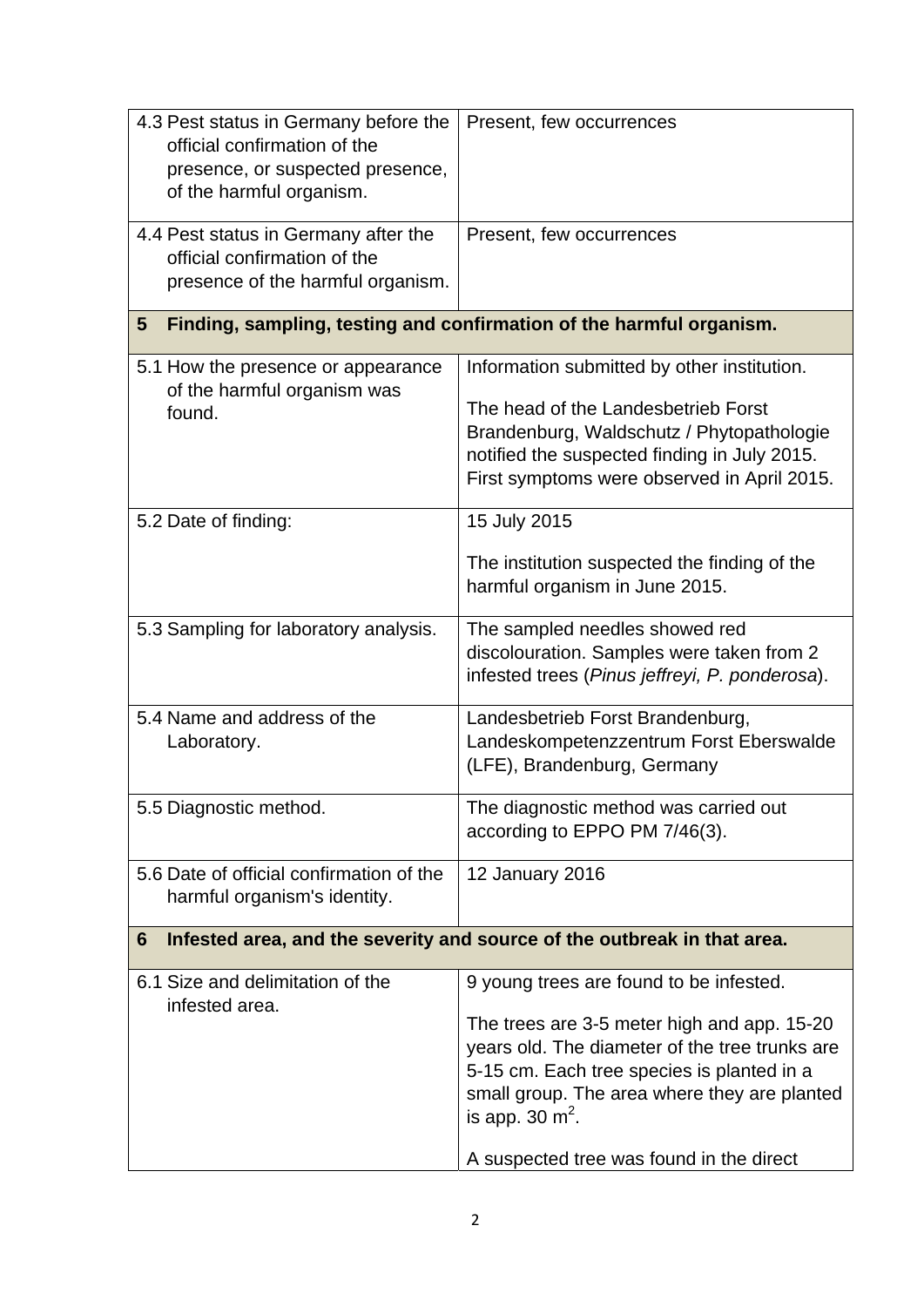|                                                                 | vicinity of the forestal botanical garden. This<br>case is still under investigation. The suspicion<br>of Dothistroma septosporum could not be<br>confirmed on this plant.                           |  |
|-----------------------------------------------------------------|------------------------------------------------------------------------------------------------------------------------------------------------------------------------------------------------------|--|
| 6.2 Characteristics of the infested<br>area and its vicinity.   | 2.5) open air – forestal botanical garden and<br>3.3) physically closed conditions – public site,<br>other than greenhouse; plants for planting<br>(already planted)                                 |  |
| 6.3 Host plants in the infested area                            | Pinus attenuata                                                                                                                                                                                      |  |
| and its vicinity.                                               | Four P. attenuata are planted in a distance of<br>five meter from the infected plants.                                                                                                               |  |
|                                                                 | Two further plants of P. ponderosa grow app.<br>100 m far from the infested plants. The plants<br>shows symptoms but were tested negative.                                                           |  |
|                                                                 | Different Pinus species grow in surroundings<br>of the infested plants in mixed forests, private<br>gardens and public areas.                                                                        |  |
| 6.4 Infested plant(s), plant product(s)<br>and other object(s). | Pinus ponderosa, Pinus jeffreyi, Pinus<br>attenuata                                                                                                                                                  |  |
| 6.5 Vectors present in the area.                                |                                                                                                                                                                                                      |  |
| 6.6 Severity of the outbreak.                                   | 9 young trees are found to be infested. Only<br>the oldest needles show symptoms and<br>mainly at the bottoms of the crowns. The<br>current damage seems to be restricted.                           |  |
| 6.7 Source of the outbreak.                                     | The source of the outbreak is unknown.                                                                                                                                                               |  |
| <b>Official phytosanitary measures.</b><br>7                    |                                                                                                                                                                                                      |  |
| 7.1 Adoption of official phytosanitary<br>measures.             | Official measures, other than measures in the<br>form of chemical, biological or physical<br>treatment, have been taken: surveys in the<br>relevant area at public sites and in nurseries<br>nearby. |  |
| 7.2 Date of adoption of the official<br>phytosanitary measures. | Date of adoption of the quarantine measures:<br>10 September 2015                                                                                                                                    |  |
|                                                                 | Date of the eradication order: 27 January                                                                                                                                                            |  |